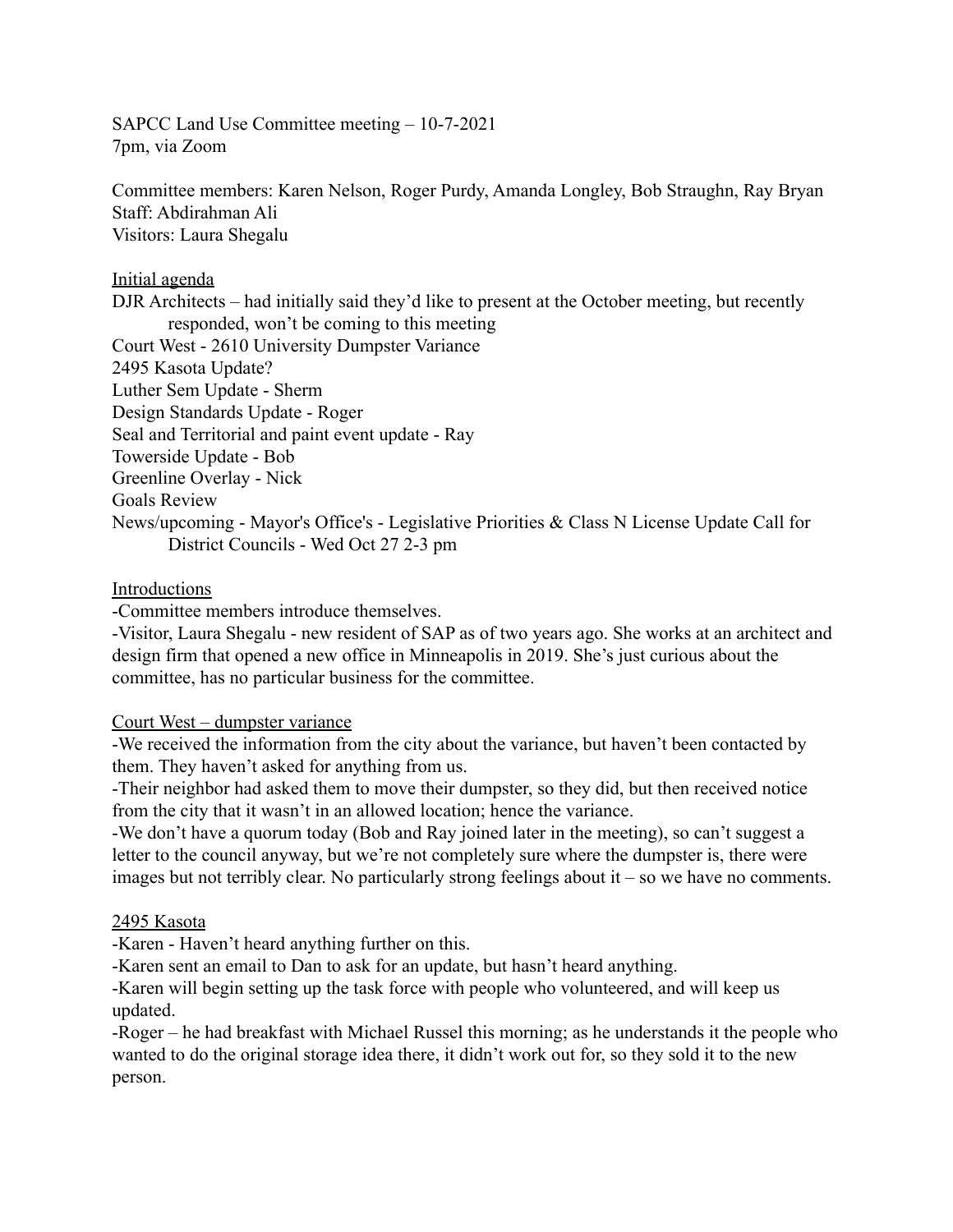-Karen – that person, Paul Abdo, presented a rough presentation of what he was intending on doing at the last Land Use meeting, in September. Michael and Betty from the Environment Committee were at the meeting to give input. Paul indicated he would be agree with meeting with a task group and discussing along the way. Karen would be surprised if there weren't issues though; even with a parking lot and storage, when Env. raised issues to the right people at the city, they also had concerns.

-Roger – as background to Laura, others, there was ash dumping, other toxic soil issues there, reaching about 20 feet deep - it'd be problematic to build there.

-Karen – agrees, but who knows, you never know.

-Karen – the premise of the development would be student rental housing, Paul indicated.

### Luther Seminary development

Sherm emailed Karen, no update on Luther.

### Street Painting project

-This was a project Transportation Committee did last weekend.

-Ray – project between Seal and Carleton, where there's now a new sidewalk - better crossing, safer for residents. We got a new crosswalk painted on Territorial about a week before that, by another artist – that had to be approved by the city roads department and they had very strict rules about it. So they wanted something more neighborly and celebratory for the neighborhood, so they got an artist, engaged the community. Over the course of the day he thinks there were about 30, 35 people who helped.

-Ali – there were mostly people in the area there, but also people from farther away who'd signed up.

-Karen – she wasn't there in the afternoon though was in the morning, but she thinks more kids showed up in the afternoon. Given how much organization needs to go into these things they did a great job; suggests people go by and take a look at it. The Transportation Committee is going great, got an AARP grant, hired an artist, are getting benches, etc. SAPCC made it happen, so we can bask in the glow a bit too.

### Towerside

-Roger – grand opening of Malcom Yards Market happened.

-Karen – says it's crowded whenever she goes by there. One of the last hurdles for the aquifer/thermal energy system that they needed to do before the wall companies, was the development nest to the food market; it'll be market rate and affordable apartments – they wanted it to be in the district heating/cooling system. They needed the city of Minneapolis to decide, so they could decide their apartments for the right HVA system. It got voted in at the council just a few weeks ago. But now it appears the developer is having some trouble with the cost of the project. And if heating and cooling costs more then it's harder to meet limits to be affordable, might have trouble with regs there. But it's a good project in that area that may move to Westgate, and then to the other side of the 280 eventually – but have to get the first buildings going first.

### Overlay district idea

-Karen - heard nothing from Nick; he's trying to coordinate with other councils.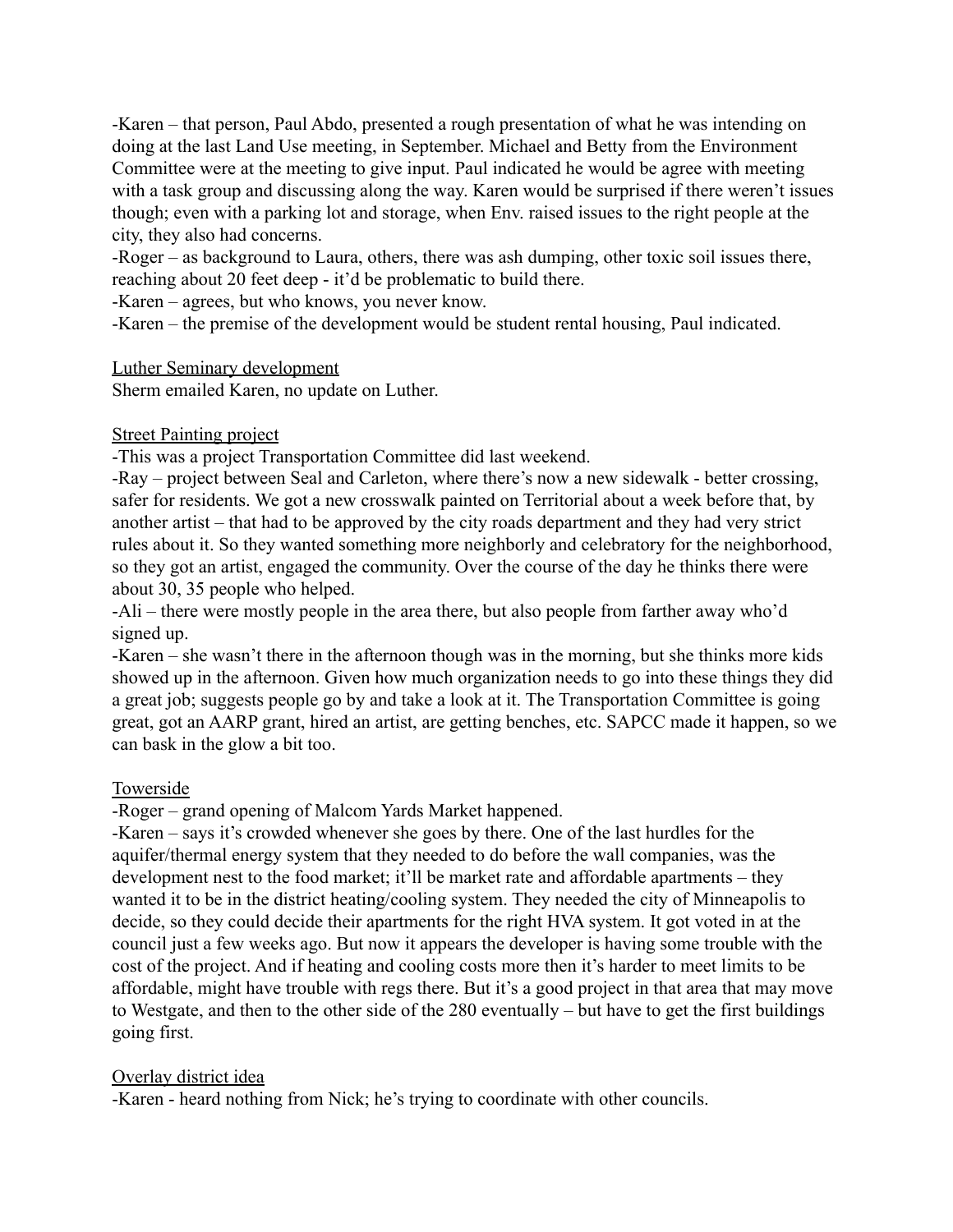## Goals

-Karen – we'll deal with when have more people at a meeting.

## Event

-Event with the St. Paul Mayor's office – Karen will send an email on that to committee members.

-The mayor's office's is presenting a webinar on "Legislative Priorities & Class N License Update – Call for District Councils." Wed Oct 27 2-3 pm.

## Design Standards

-Roger – Anton is done with his other work, and ready to meet with us. Roger will send out another copy of the standards and what we want to get out of the meeting, and a Google poll to see when would work to meet for most people in next 2-3 weeks.

-Anton is the planner assigned for our district for the city. In May 2019 we drafted design standards we want to be applied to new developments in our district. What we're looking for is city buy-in to it, and a way to give more teeth to it. So if a developer comes and has a project they want to be approved by the city of St. Paul, here are the twelve issues we'd be looking at, in our consideration of whether the city should support it. Ex: walkability; parking under buildings; connection to district; systems – storm, etc.; to make the parcel open to foot traffic and non-resident public; emphasis on affordability and mixed use; and possibility of eyes on the street and commercial space on the ground floor.

-We've been tossing this around for several years now - the city's now finally willing to consider it, and give us feedback on pitfalls if there are any.

-Mitra will join us, Roger talked with her the other night and she's happy to join us. -Anton's been working on the 20-40 plans, but those seem to be now moving off of his desk, so he'll be more available.

# Towerside, continued

Karen – we discussed district energy for Towerside, asks for an update from Bob, who had stepped away.

-Bob - \$2m grant from city, \$1m from McKnight Foundation; not sure where in the process they are for other grants. There was discussion of the affordable housing component and whether that'd interfere with going ahead.

# Westgate Park

-No update that Karen's gotten.

-We did get the good news they did get some kind of grant funding, she thinks either from the DNR or the water people, for the trail side of the project; so that may be something they're trying to package together, not sure. She tried to see if something has been put out to bid, for the city to get bids from contractors, but isn't sure.

-Roger – when he talked to Michael this morning, he seemed to think it was out for bid.

-Karen – so that will be grading plans, etc.; though she imagines it's not something that'll happen this year, so rather they'd plan for spring.

-Roger – park is on Emerald and Sharon.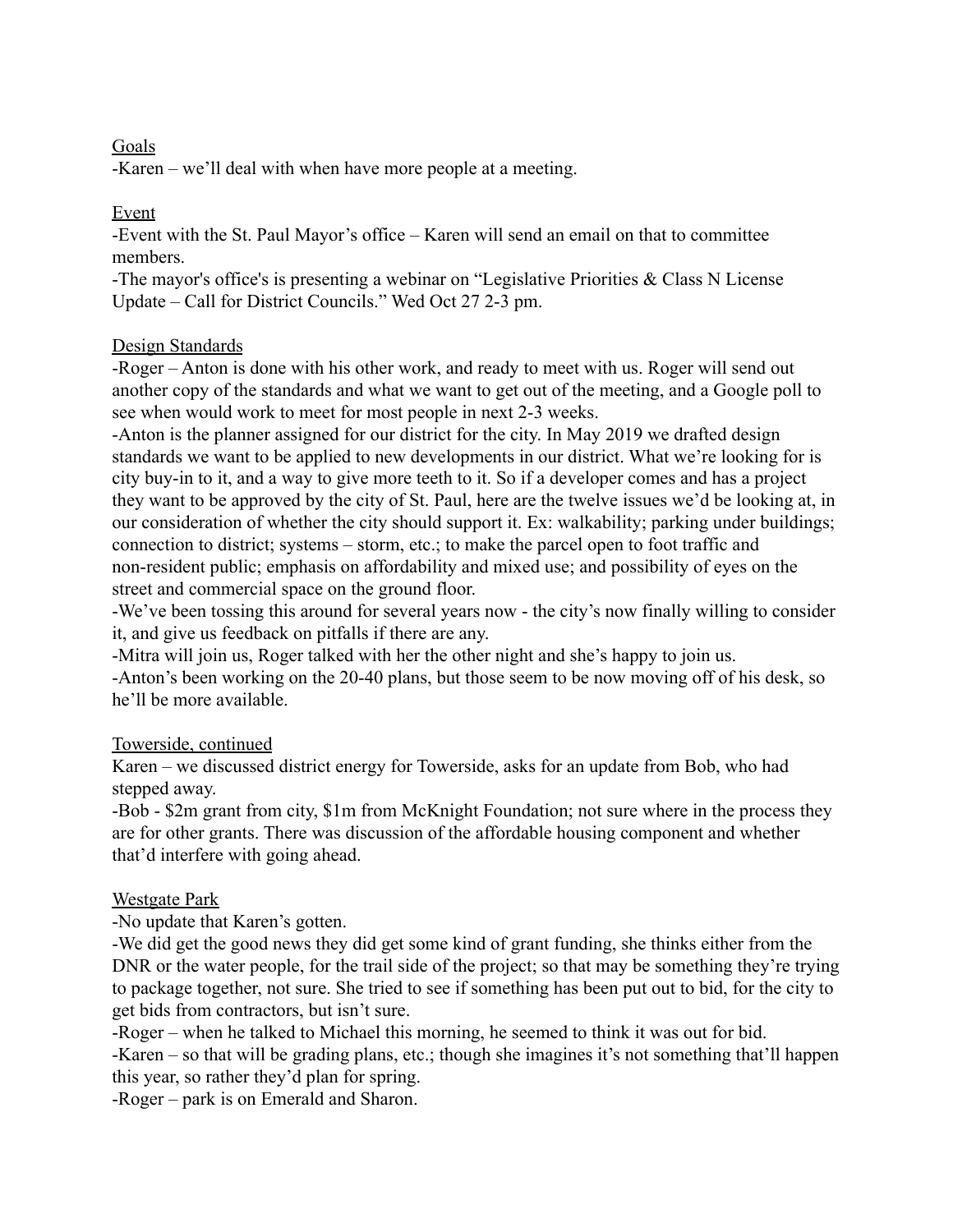-Karen – a few blocks south of Westgate Station.

-Bob - Sharon is the Minneapolis name, Myrtle is the St Paul name of the street.

### Towerside Innovation District – background, candidates

-Bob – it's centered on the Prospect Park light rail station, but includes SSAP that side of the railroad tracks and west of the 280. There's a lot there - business, apartments, new development. The district looks for ways to create resilience, improve the community.

-A district energy system which uses something other than fossil fuel - in this case underground water – was part of it.

-Parking is another part – they're going to do a study. Two areas - one would be by the stadium, U of M foundation has a project plan, East Gateway project, they'd need additional parking for that. The other one would be near Surly – in Minneapolis mostly but kind of on the border; there's a need for district parking there that'd be shared by some property owners. A brewery, other development will be going on.

-There will be a board election coming up. Bob's seat is expiring and he won't be renewing it. -Two candidates – Gloria Jeff, with MNDOT, involved in planning for MNDOT rebuild – having her would give them opportunity to work more closely with MNDOT for stuff in the area, good candidate. The other one is Pat Macia, head of U of M Foundation real estate advisors, his focus would be the east gateway project, but would serve the whole area.

-Bob has put in a word that they need someone more from St. Paul. Kathryn Reid Day is on the board but has just one more year before her term expires, though she's a candidate to renew as she left? kept? her position with CEZ.

-It's an important group, gives input to Minneapolis and St. Paul; we (the SAPCC and Land Use) get a lot of good stuff from it, such as the land use guidelines that we and Prospect Park use.

-Karen – suggests one person, John, who just popped in to Transportation Committee, lives in the Westgate area, and involved in national policy and blue-green kind of stuff, she was going to reach out to him, he's seems like more of a staff member rather than high-up in policy, but involved.

-Bob – If you don't want to be on the board, they also have a technical advisory committee - Bob, Roger, Karen are on it too.

-Karen – perhaps we should send an email to the whole committee about that. -Bob says should also send to Transportation.

## E-Line

-Bob – E-line proposal is up again, for community involvement to what they're doing. Hoping the Transportation committee and counsel will get involved. It affects SAPCC, with the last stop – it goes down University, they're proposing all the way to Westgate station – would give access from Westgate, etc. to Dinkytown, etc. The original proposal was to stop at Stadium Village station, but we proposed extending it and gave good points, connect with other routes – so it would be good if we again spoke up in support, so they have that in their files that the community's in support.

-Kathryn – they did talk about it at the Transportation Committee. Westgate seems baked in, a sure part of the plan, other smaller stops are more up in the air. It seems the stop would be in